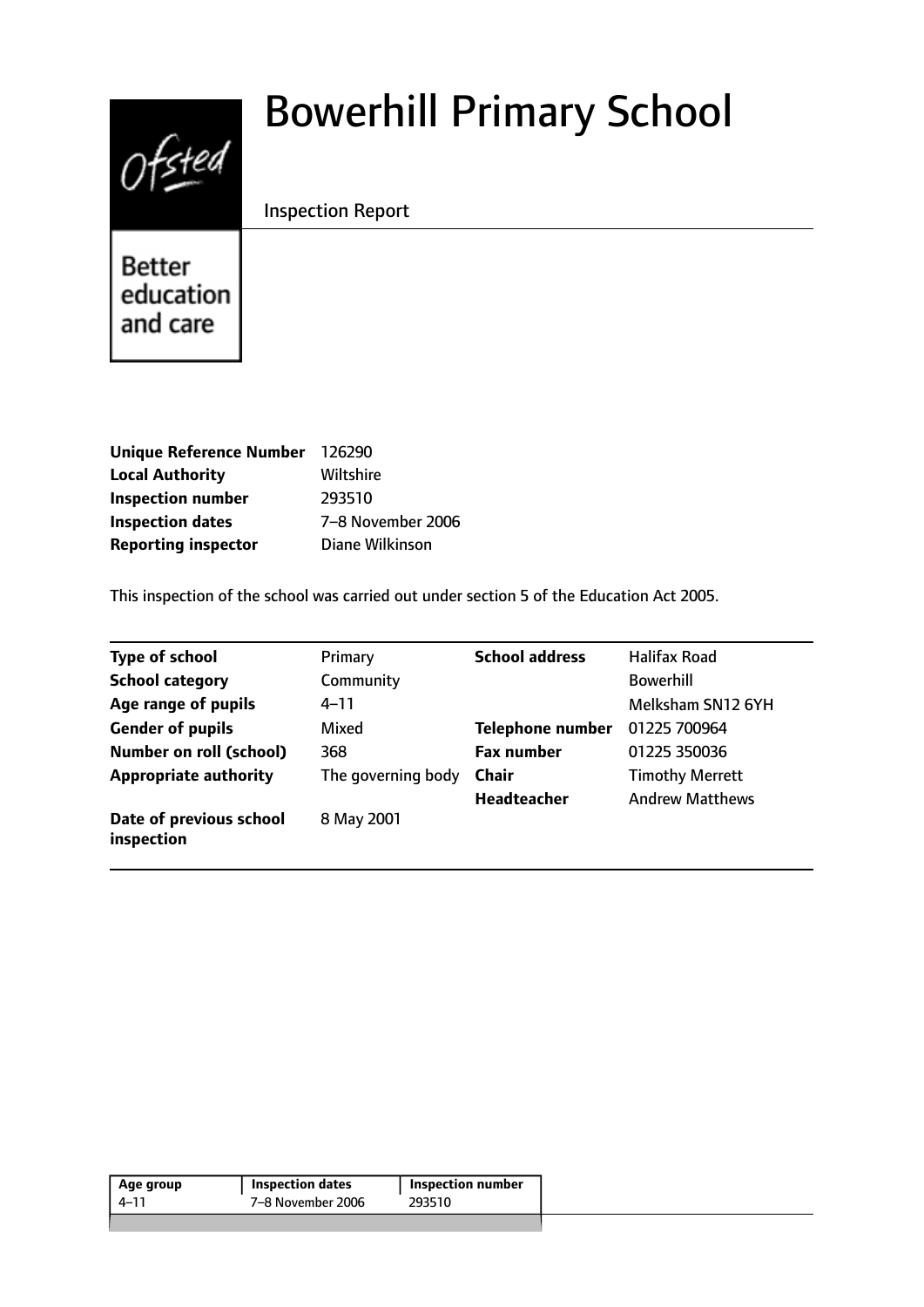© Crown copyright 2006

Website: www.ofsted.gov.uk

This document may be reproduced in whole or in part for non-commercial educational purposes, provided that the information quoted is reproduced without adaptation and the source and date of publication are stated.

Further copies of this report are obtainable from the school. Under the Education Act 2005, the school must provide a copy of this report free of charge to certain categories of people. A charge not exceeding the full cost of reproduction may be made for any other copies supplied.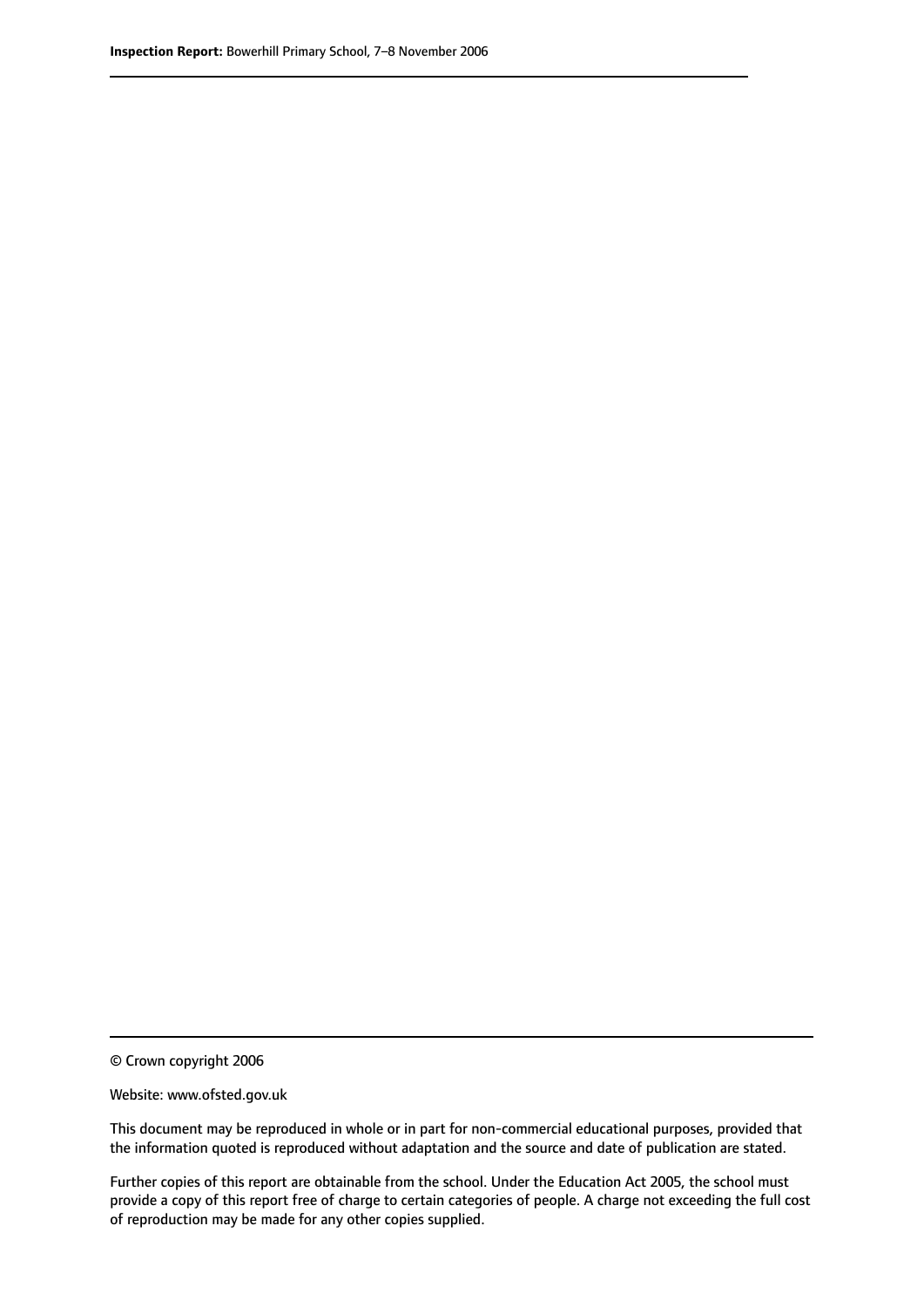# **Introduction**

The inspection was carried out by three Additional Inspectors.

# **Description of the school**

Bowerhill is a large primary school. Most pupils are from a White British background and speak English fluently. Attainment on entry is around that usually found. The proportion of pupils with learning difficulties and disabilities is around average, but varies significantly between year groups. The school holds the Healthy Schools Award.

# **Key for inspection grades**

| Grade 1 | Outstanding  |
|---------|--------------|
| Grade 2 | Good         |
| Grade 3 | Satisfactory |
| Grade 4 | Inadequate   |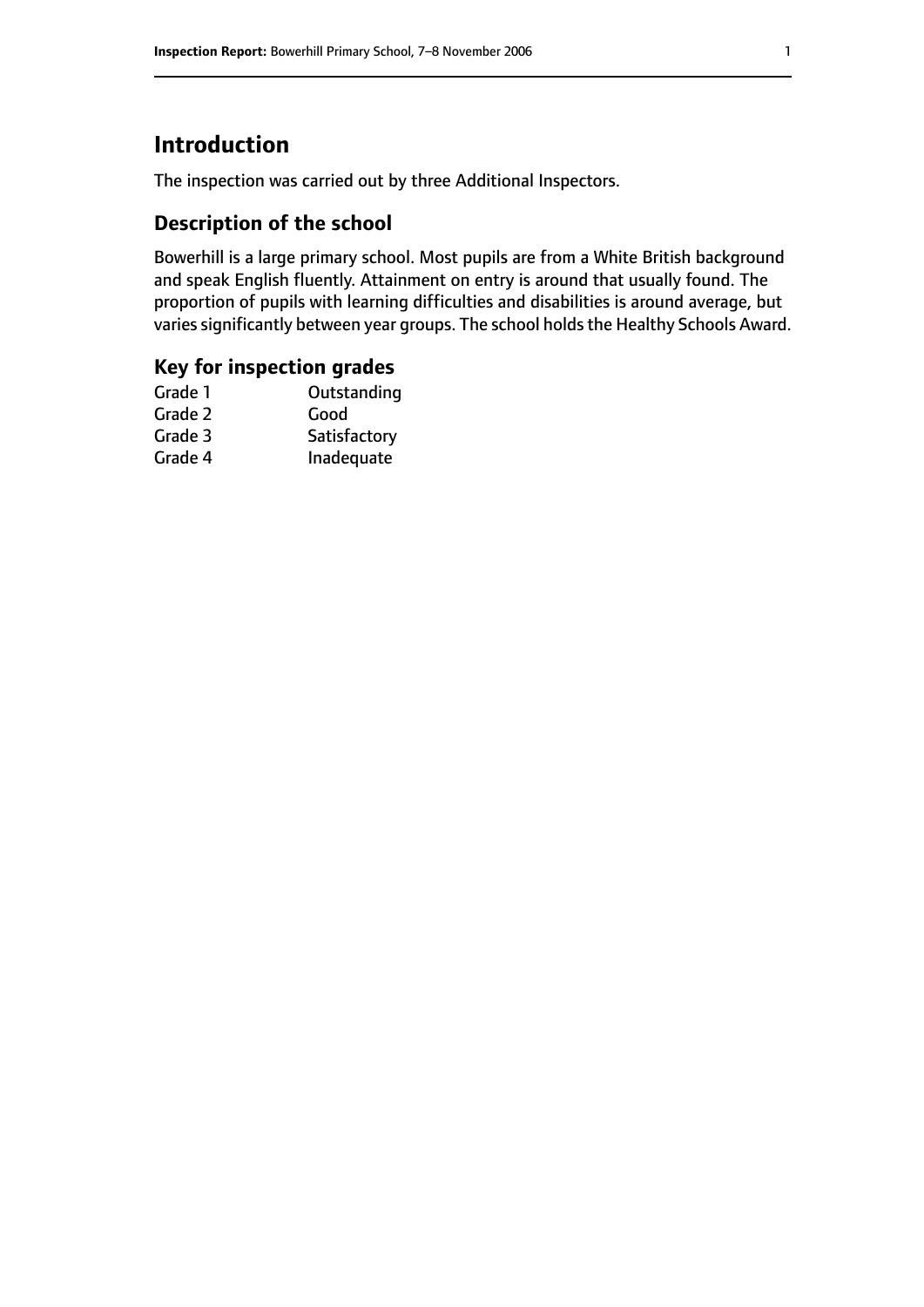# **Overall effectiveness of the school**

#### **Grade: 3**

Bowerhill is a satisfactory and improving school with strengths in some areas of its work. In particular, the positive ethos, good pastoral care and support and an interesting and rich curriculum result in pupils' good personal development and well-being. Pupils enjoy school and are confident that it is a safe and supportive place to be. Parents appreciate the support their children are given. Behaviour and relationships throughout the school are good. Pupils develop maturity and confidence and gain a good understanding of how to look after themselves. They enjoy the way the school consults with them and involves them in planning improvements, for example, to the playground.

Leadership and management are satisfactory. Effective systems to check on the quality of teaching and pupils' performance means that the school has an accurate picture of how well it is doing and is correctly identifying and addressing areas of weakness. As a result, the quality of teaching and pupils' progress have improved, albeit slowly. Better planning to support pupils' literacy and numeracy skills, improved activities for higher-attaining pupils and well-targeted support for pupils who need extra help have steadily brought about better progress in writing and mathematics. The school recognises that pupils do not have enough opportunities for mathematical problem solving. However, the school development plan does not always focus precisely on how pupils' learning can be improved or on how to judge the success of its strategies. This, together with the fact that not all subject leaders are skilled in monitoring the progress of developments, has resulted in the rate of improvement being slower than it could have been. Governors are supportive and recognise they need to increase their role in helping to keep a check on school development.

Teaching and learning are satisfactory and ensure that throughout the school pupils achieve satisfactorily and attain average standards. In Years 5 and 6, particularly effective teaching has resulted in pupils making up for slower progress made in the past. In these classes, teachers keep a careful check on how well individual pupils are doing and adjust lesson activities accordingly, constantly showing pupils how they can improve and do even better. However, in other year groups teachers do not always give pupils enough advice on how to improve their work. The school tracks pupils' progress well and uses this information effectively to set individual pupils targets for improvement. However, not all teachers use these in a manner that encourages progress. This means that academic support and guidance and the overall level of care, support and guidance are satisfactory.

The good curriculum provides interesting activities successfully enriched by extra experiences, such as learning French, which enthuse and motivate pupils. It is well planned to make effective links between different subjects which are relevant to pupils' needs and interests. Improved accommodation hassignificantly enhanced the learning environment and improved the provision for information and communication technology (ICT). Provision in the Foundation Stage is satisfactory.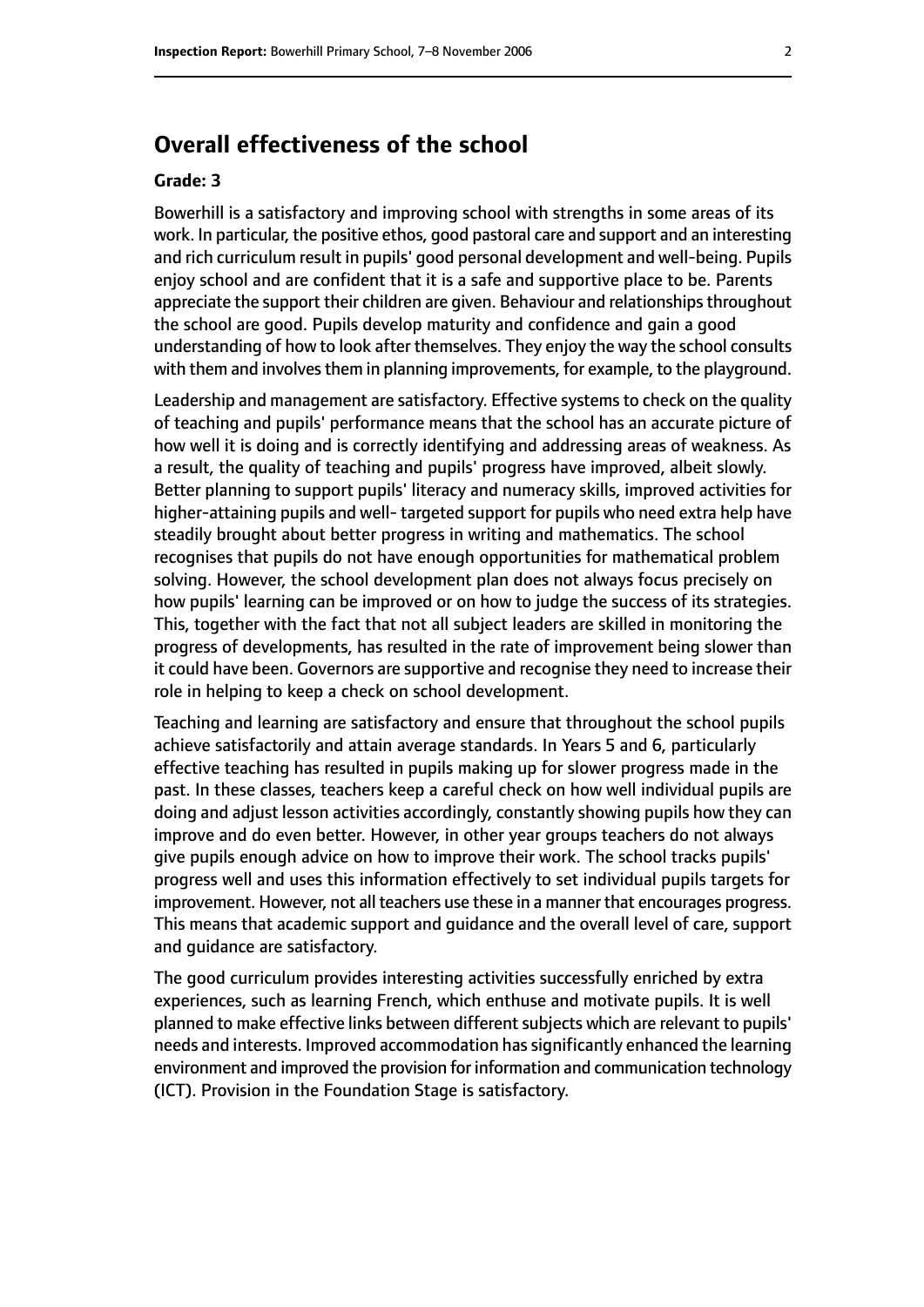#### **What the school should do to improve further**

- Strengthen school development by giving more emphasis to the way pupils learn and increasing the monitoring skills of subject leaders.
- Improve the quality of marking and feedback so that pupils have a better understanding of how well they are meeting their targets.
- Increase the rate of progress in mathematics by ensuring that pupils have more opportunities to use their skills in solving mathematical problems.

# **Achievement and standards**

#### **Grade: 3**

Achievement is satisfactory. Children enter the Reception class with standards around those expected for their age. They make satisfactory progress and standards on entry to Year 1 are in line with expectations, although lower in writing and some key mathematical skills. They are good in personal and social development. Progress in Years 1 and 2 is satisfactory. Standards are average in reading and also in writing, where progress has improved across the school. Standards are slightly lower than average in mathematics owing to pupils' lower calculation skills when they started Year 1. Progress in Years 3 to 6 is steady. Although it is now satisfactory, in the past, progress in Years 3 and 4 has been too slow, but pupils have made up lost ground as a result of good teaching in Years 5 and 6. By the time pupils leave the school, standards in English, mathematics and science are average. This is an improvement on the belowaverage test results for mathematics seen in the last two years, when the school was not reaching the challenging targets set.

### **Personal development and well-being**

#### **Grade: 2**

Pupils enjoy school and attendance is above average as a result. The school is a sea of happy smiling faces and pupils say they like lessons, especially when teachers 'make learning fun'. Children in Reception make particularly good progress in their personal development. Throughout the school pupils behave well. They are confident that they can approach staff if they are unhappy. They say there is the usual 'rough and tumble' and some 'name calling', but are very clear that this is dealt with quickly. Pupils are articulate and think sensibly about the world around them. As a result, spiritual, social and moral development is good and pupils' awareness of how to make safe and sensible decisions, such as why they shouldn't talk to strangers, is good. They are proud of the Healthy Schools Award and recognise the importance of healthy eating to help 'keep up their energy'. Pupils are soundly prepared for future life and there is a good community spirit. The school council provides good opportunities for decision making. Pupils enjoyed helping raise funds for a 'buddy bench', but would welcome more opportunities to take responsibility. Pupils' understanding of their own cultural heritage is good, although they are less knowledgeable about other cultures.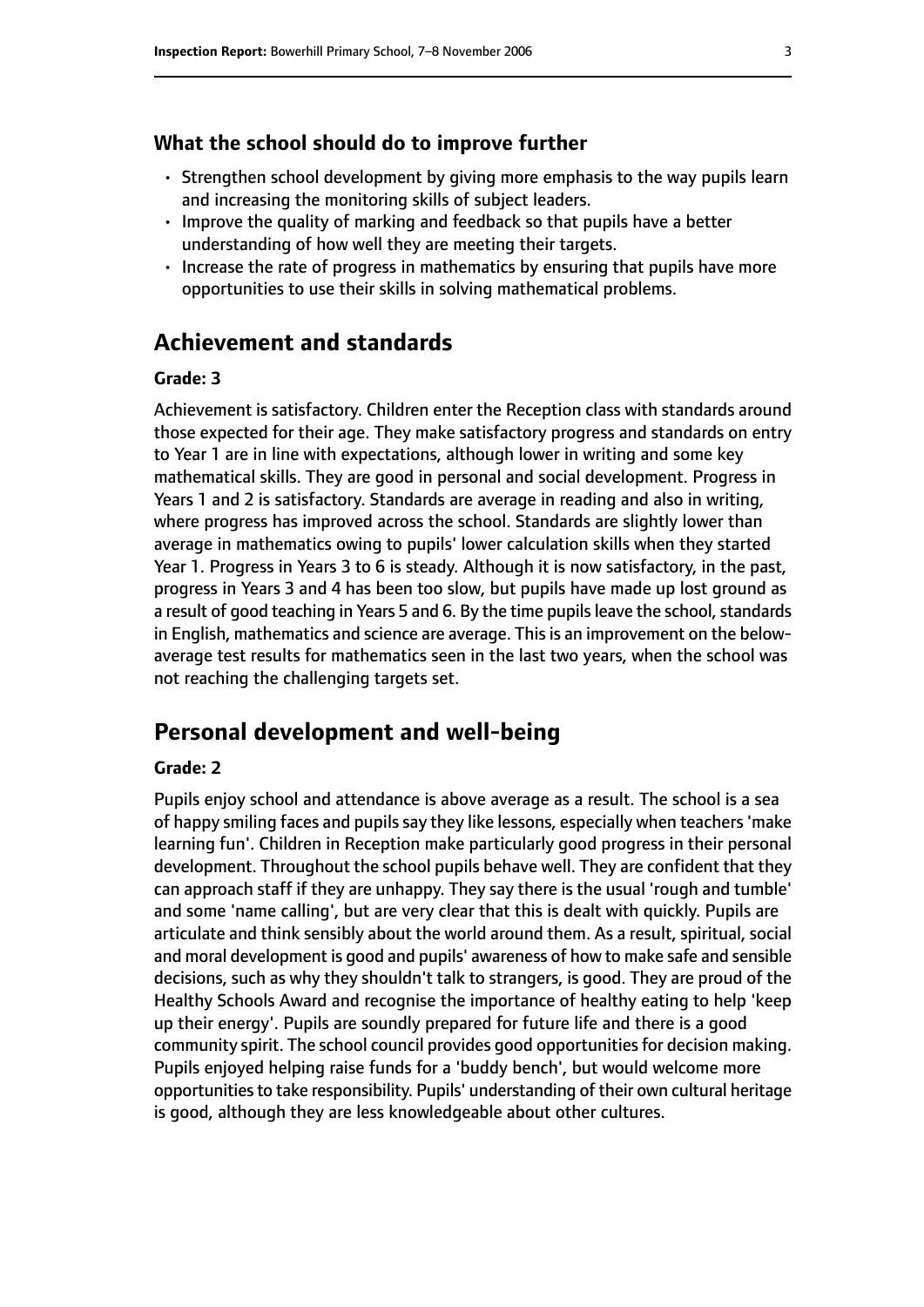# **Quality of provision**

#### **Teaching and learning**

#### **Grade: 3**

The school has successfully addressed weaknesses in teaching seen in previous years which contributed to the slow progress in writing and mathematics. Teachers have higher expectations of what pupils can achieve in their written work which, together with well-focused activities, has ensured that progress in writing is satisfactory. Methods of calculation in mathematics are well taught so pupils make good progress in this aspect and the school is aware that pupils need more opportunities to use their skills in solving mathematical problems. Higher-attaining pupils are now set challenging work which allows them to make better progress than in the past. Teaching in Years 5 and 6 is constantly adapted to meet the emerging needs of pupils so that all pupils are continually challenged to do their best. In these year groups marking is good but in other year groups marking, whilst satisfactory, does not give pupils enough guidance on how they can improve.

#### **Curriculum and other activities**

#### **Grade: 2**

Pupils enjoy the good curriculum. Well-planned programmes of work exploit links between subjects making learning more interesting. Literacy and numeracy planning is good, although pupils need more opportunities to use their numeracy skills. Provision for ICT has much improved since the conclusion of building works. The Reception curriculum is satisfactory with plans to improve children's outdoor activities. Teachers plan carefully to provide interesting challenges for higher-attaining pupils. Those whose progress slows receive effectively targeted support. Pupils with learning difficulties and disabilities are well supported by practical and realistic individual education plans. The curriculum is enriched well by visiting teachers, for example, for French, and a range of clubs, mainly for sporting activities. The good personal, social and health education programme effectively promotes pupils' personal development.

#### **Care, guidance and support**

#### **Grade: 3**

Academic support and guidance is satisfactory. The school collects good information on how well pupils are doing which is effectively used to set targets to help them improve. However, not all teachers make the most of the targets by referring to them in lessons or when marking pupils' work. This diminishes the impact they might make on improving progress.

Good pastoral care and guidance results in pupils feeling safe and happy in school. Arrangements for safeguarding pupils are rigorous. Supervision at playtimes is very thorough which, together with the very good range of activities provided, helps make them harmonious occasions. Effective procedures for promoting good behaviour and relationships support good personal development. Pupils with learning difficulties and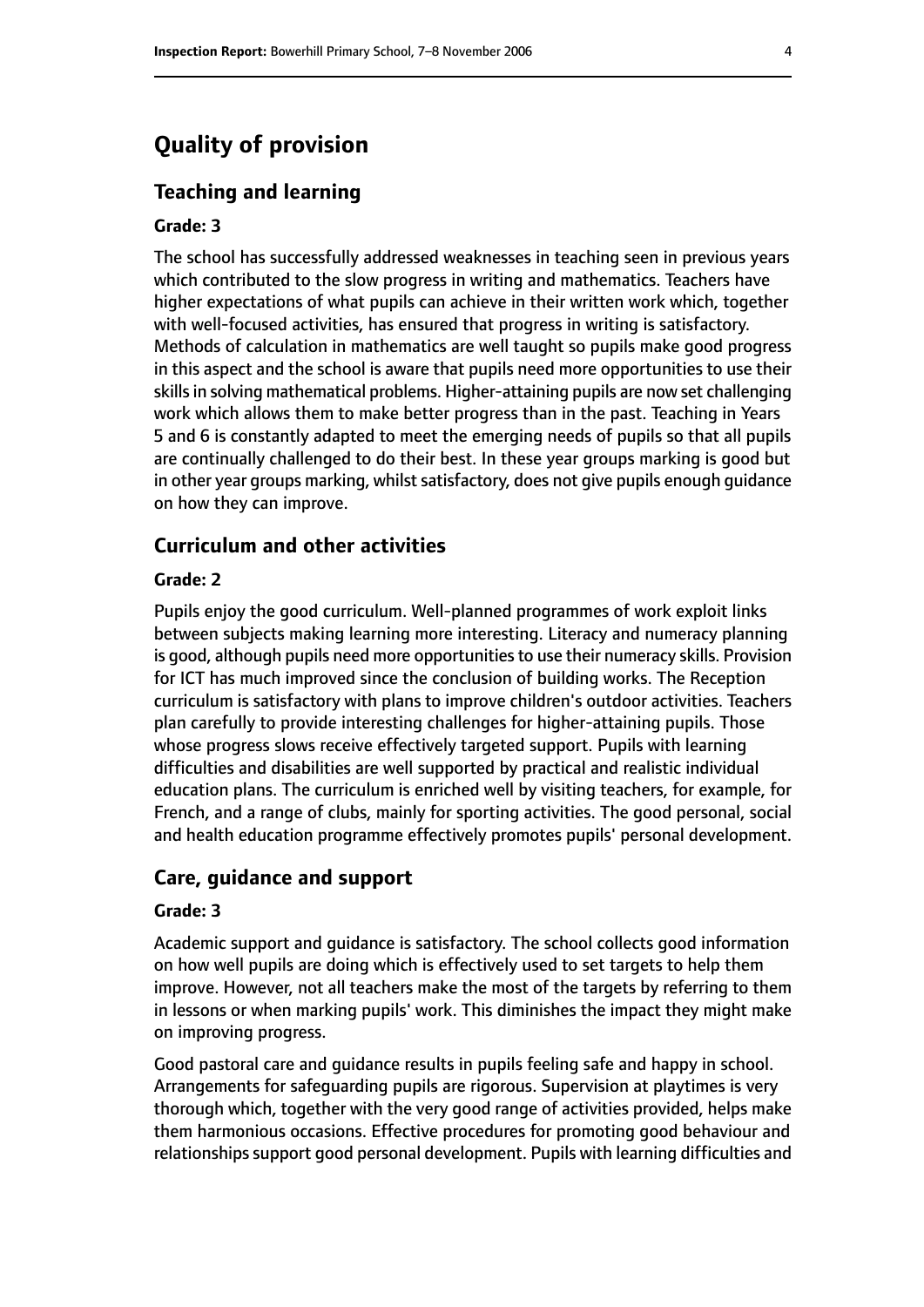disabilities or other needs are well supported and consequently develop confidence and self-esteem.

# **Leadership and management**

#### **Grade: 3**

Sensitive leadership has successfully developed a positive climate for learning where everyone feels well cared for and supported. Finances are well managed and have ensured that accommodation and resources have improved considerably. These improvements have had an impact on pupils' attitudes and behaviour, both of which have improved and pupils say they 'love the new classrooms and computer suite'. The school has an accurate picture of how well it is doing. Systematic monitoring and evaluation of teaching and learning have helped improve progress and the robust system for analysing performance data is helping senior managers target support where it is needed. However, although the school development plan is targeted at the right areas, such as improving attainment in mathematics, the actions planned are not always focused sufficiently on improving pupils' learning and do not define how success will be judged precisely enough. As a result, some actions taken have been slow to address weaknesses. A number of subject leaders are new to their role and some do not yet have the necessary skills to monitor the success of the school's strategies to improve teaching and learning. Governance is satisfactory and governors recognise the need to increase their role in helping to keep a check on how well the school is doing.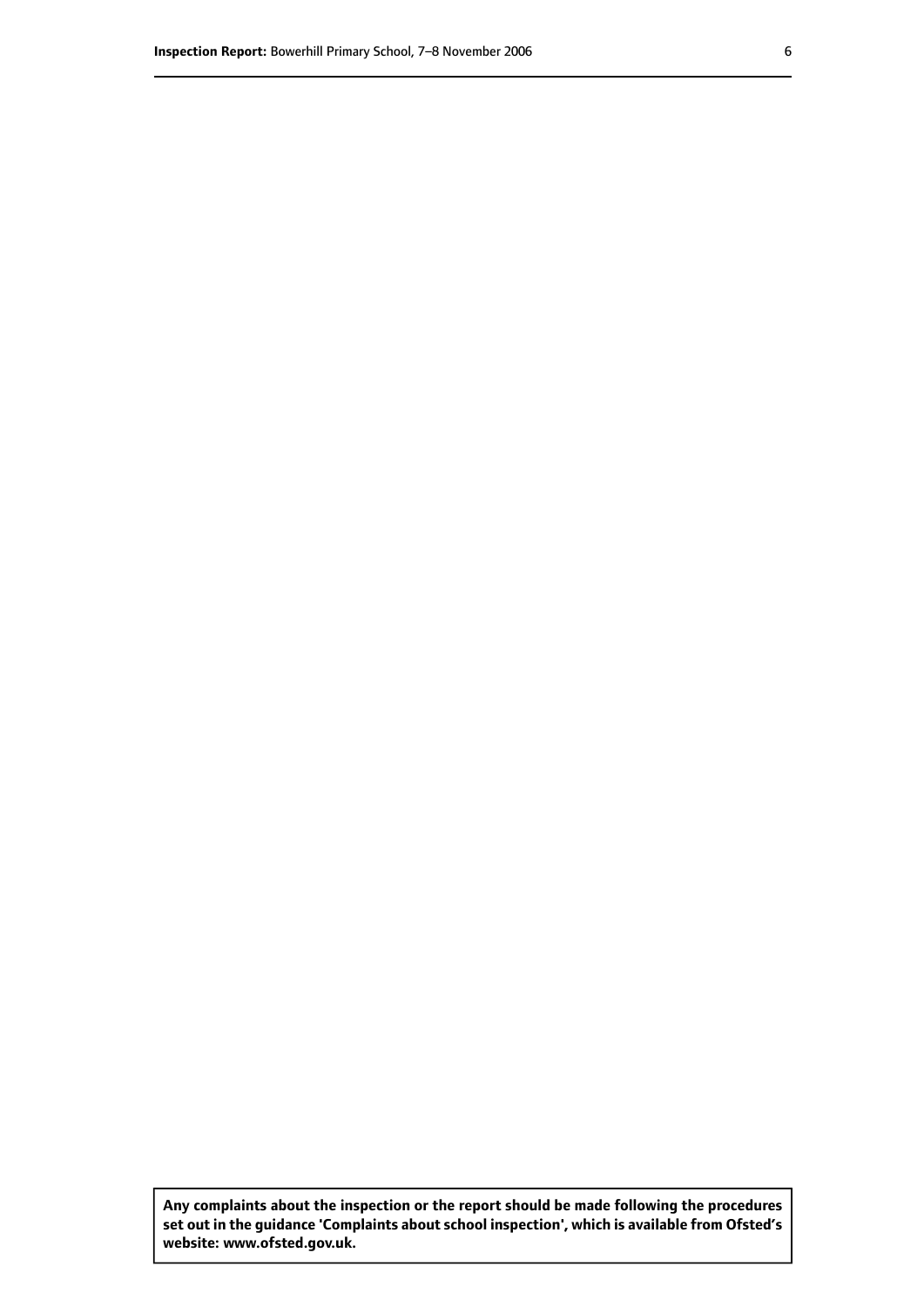# **Inspection judgements**

| Key to judgements: grade 1 is outstanding, grade 2 good, grade 3 satisfactory, and grade 4 | School         |
|--------------------------------------------------------------------------------------------|----------------|
| inadeauate                                                                                 | <b>Overall</b> |

# **Overall effectiveness**

| How effective, efficient and inclusive is the provision of education, integrated<br>care and any extended services in meeting the needs of learners? |     |
|------------------------------------------------------------------------------------------------------------------------------------------------------|-----|
| How well does the school work in partnership with others to promote learners'<br>well-being?                                                         |     |
| The quality and standards in the Foundation Stage                                                                                                    |     |
| The effectiveness of the school's self-evaluation                                                                                                    |     |
| The capacity to make any necessary improvements                                                                                                      |     |
| Effective steps have been taken to promote improvement since the last<br>inspection                                                                  | Yes |

# **Achievement and standards**

| How well do learners achieve?                                                                               |  |
|-------------------------------------------------------------------------------------------------------------|--|
| The standards <sup>1</sup> reached by learners                                                              |  |
| How well learners make progress, taking account of any significant variations between<br>groups of learners |  |
| How well learners with learning difficulties and disabilities make progress                                 |  |

# **Personal development and well-being**

| How good is the overall personal development and well-being of the<br>learners?                                  |  |
|------------------------------------------------------------------------------------------------------------------|--|
| The extent of learners' spiritual, moral, social and cultural development                                        |  |
| The behaviour of learners                                                                                        |  |
| The attendance of learners                                                                                       |  |
| How well learners enjoy their education                                                                          |  |
| The extent to which learners adopt safe practices                                                                |  |
| The extent to which learners adopt healthy lifestyles                                                            |  |
| The extent to which learners make a positive contribution to the community                                       |  |
| How well learners develop workplace and other skills that will contribute to<br>their future economic well-being |  |

# **The quality of provision**

| $\Box$ How effective are teaching and learning in meeting the full range of the $\Box$<br>  learners' needs?        |  |
|---------------------------------------------------------------------------------------------------------------------|--|
| $\mid$ How well do the curriculum and other activities meet the range of needs<br>$\mid$ and interests of learners? |  |
| How well are learners cared for, guided and supported?                                                              |  |

 $^1$  Grade 1 - Exceptionally and consistently high; Grade 2 - Generally above average with none significantly below average; Grade 3 - Broadly average to below average; Grade 4 - Exceptionally low.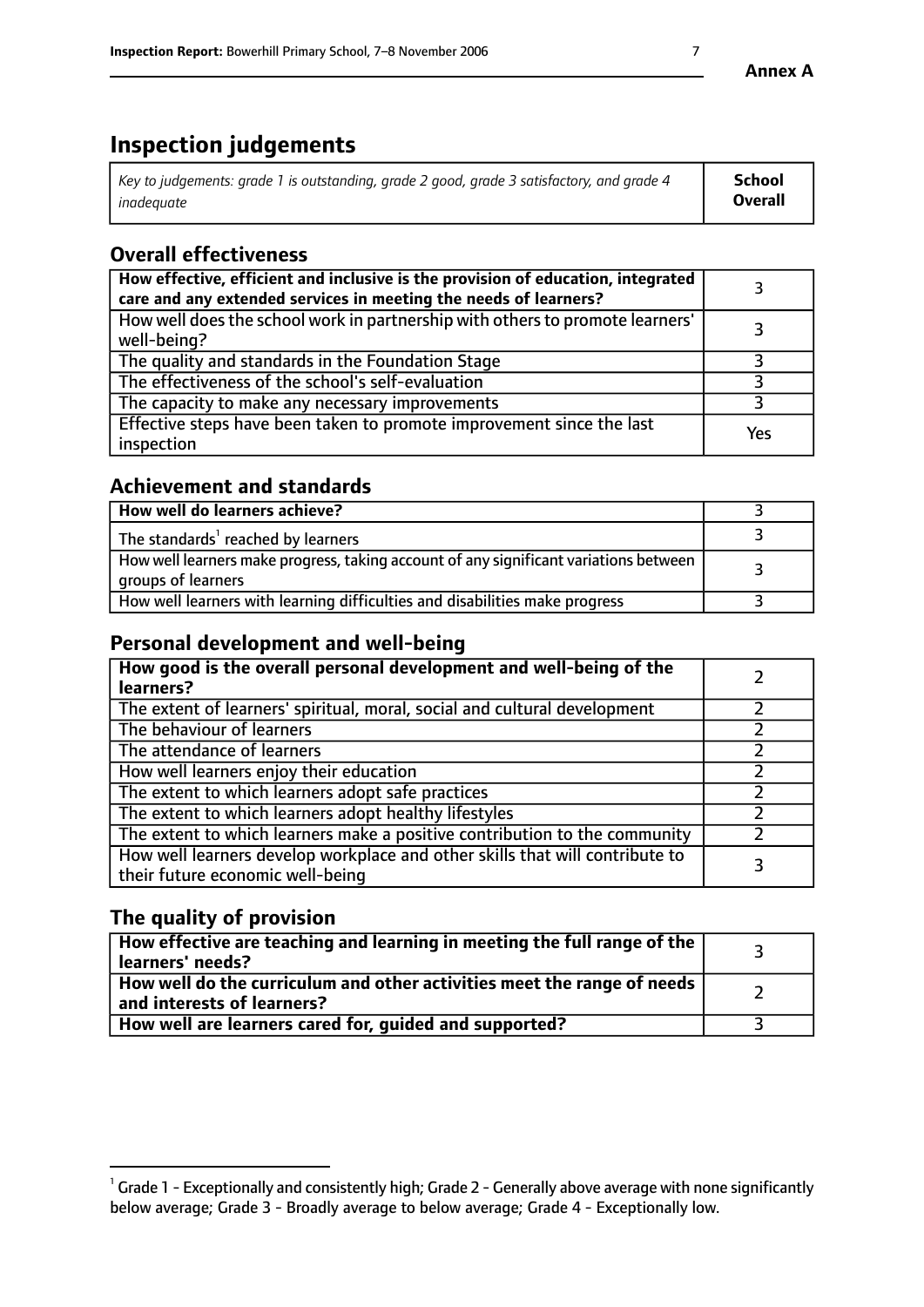# **Leadership and management**

| How effective are leadership and management in raising achievement<br>and supporting all learners?                                              |     |
|-------------------------------------------------------------------------------------------------------------------------------------------------|-----|
| How effectively leaders and managers at all levels set clear direction leading<br>to improvement and promote high quality of care and education |     |
| How effectively performance is monitored, evaluated and improved to meet<br>challenging targets                                                 | 3   |
| How well equality of opportunity is promoted and discrimination tackled so<br>that all learners achieve as well as they can                     |     |
| How effectively and efficiently resources, including staff, are deployed to<br>achieve value for money                                          | З   |
| The extent to which governors and other supervisory boards discharge their<br>responsibilities                                                  | 3   |
| Do procedures for safequarding learners meet current government<br>requirements?                                                                | Yes |
| Does this school require special measures?                                                                                                      | No  |
| Does this school require a notice to improve?                                                                                                   | No  |